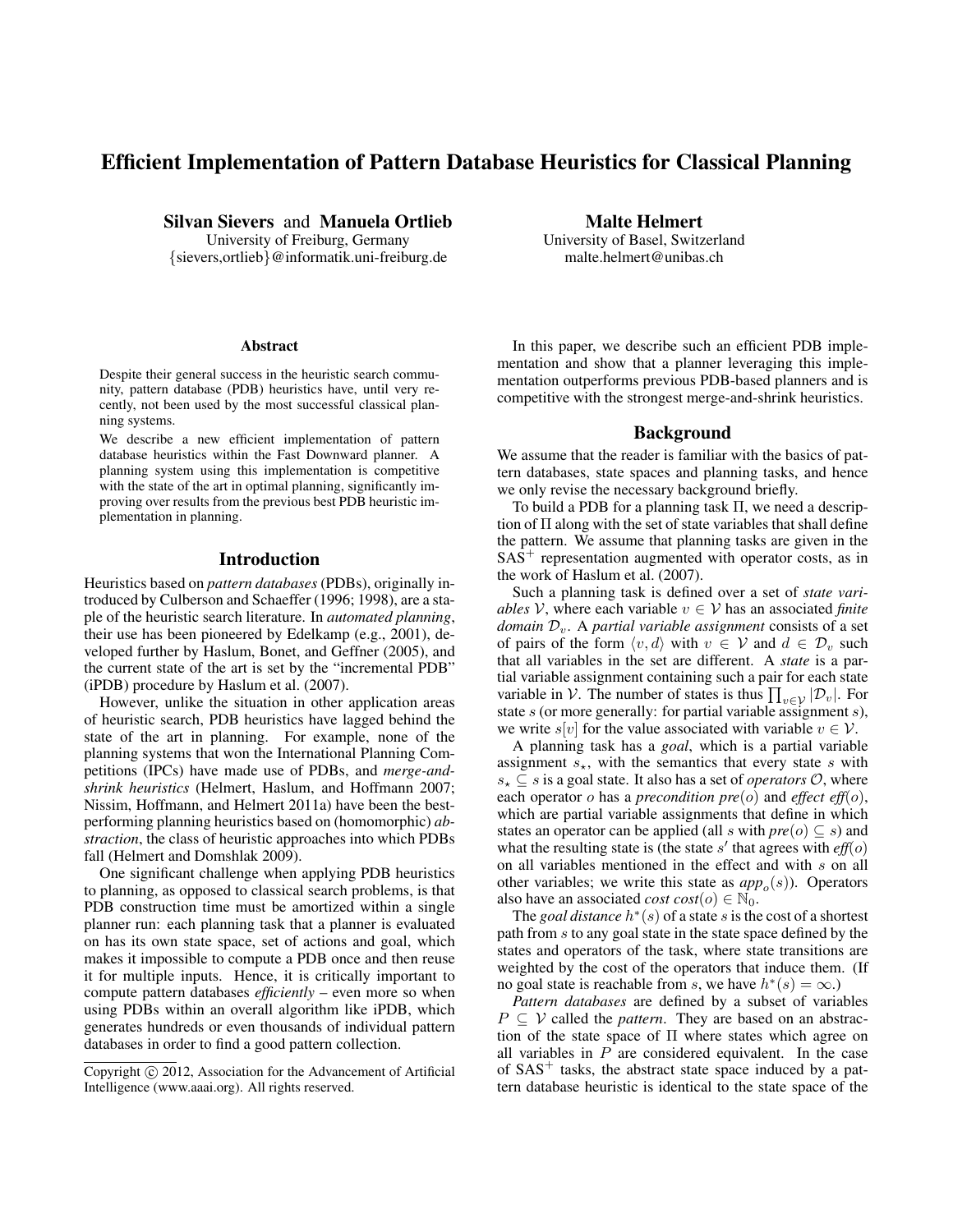planning task obtained by syntactically removing all references to state variables that are not part of the pattern from all parts of the task description. Therefore, the abstract state space for a given pattern is itself the state space of a planning task. (Note that this "syntactic abstraction" property does *not* hold for some more general planning formalisms, such as ones supporting axioms or preconditions using arbitrary propositional logic formulae.)

## Pattern Databases for Planning

Since the abstract state spaces that define PDB heuristics are themselves described by planning tasks, the first step in computing a PDB is to compute a representation of this abstract planning task, which is a straightforward operation. Since the resulting abstract planning task is just a regular planning task and we will not need to refer to the concrete planning task from which the abstract planning task is derived, we use the notations introduced earlier  $(V, \mathcal{O}, s_{\star},$ etc.) to refer to the components of this abstract task in the following. We assume that the variables are numbered as  $\mathcal{V} = \{v_1, \dots, v_k\}$  and write  $\mathcal{D}_i$  as an abbreviation for  $\mathcal{D}_{v_i}$ .

A pattern database is a look-up table which contains the value  $h^*(s)$  for every state of the (abstract) task. It is usually implemented as a one-dimensional, zero-indexed array of size  $N := \prod_{i=1}^{k} |\mathcal{D}_i|$ . To look up the value for state s in this table, we use a perfect hash function from states to indices in  $\{0, \ldots, N-1\}$ . Such indices are called *ranks*, the process of computing ranks from states is called *ranking*, and the inverse process is called *unranking*. For simplicity, we assume that the domains of the variables are 0-indexed integers (i.e.,  $\mathcal{D}_i = \{0, 1, \dots, |\mathcal{D}_i| - 1\}$  for all variables  $v_i$ ), in which case a ranking function is given by

$$
rank(s) = \sum_{i=1}^{k} N_i s[v_i],
$$

where the coefficients  $N_i := \prod_{j=0}^{i-1} |\mathcal{D}_j|$  can be precomputed. The corresponding unranking function is given by

$$
unrank(r)[v_i] = \left\lfloor \frac{r}{N_i} \right\rfloor \text{mod } |\mathcal{D}_i|.
$$

Ranking and unranking can be performed in time  $O(k)$ , and the value of a given state variable in a ranked state can be computed in  $O(1)$  (i.e., it is not necessary to unrank a state if we only want to access the value of one or a few variables).

In the following, we describe two algorithms for computing pattern database heuristics in planning. The first algorithm, the "basic" one, is straightforward and serves as a basis for the second one, the "efficient" one. Both algorithms compute the same pattern database, but differ in runtime and memory requirements.

## Basic PDB Construction Algorithm

Efficient procedures for computing pattern databases perform a search of the state space in the backward direction, starting from the goal states of the task and searching towards all other states. This allows computing the goal distances of every state in a single sweep, for example using

**Input:** 
$$
v_1, ..., v_k
$$
: state variables ( $\mathcal{D}_i$ : domain of  $v_i$ )  
\n $s_{\star}$ : goal  
\n $\mathcal{O}$ : operators  
\n1  $N := \prod_{i=1}^{k} |\mathcal{D}_i|$   
\n2 *PDB* := array of size *N* filled with  $\infty$   
\n3 *heap* := *make-heap*()  
\n4 *graph* := *make-array-of-vectors*()  
\n/\* phase 1: create graph of backward transitions and  
\nidentity goal states  
\n5 **for**  $r \in \{0, ..., N - 1\}$  **do**  
\n6  $s := \text{unrank}(r)$   
\n7 **if**  $s_{\star} \subseteq s$  **then**  
\n8 **PDF**[ $r$ ] := 0  
\n9 **heap.push**(0,  $r$ )  
\n10 **end**  
\n11 **for**  $o \in \mathcal{O}$  **do**  
\n12 **if** *pre*( $o$ )  $\subseteq s$  **then**  
\n13 **if**  $s' := app_o(s)$   
\n14 **if**  $pre(o) \subseteq s$  **then**  
\n15 **graph**[ $r'$ ].append( $\langle r, cost(o) \rangle$ )  
\n16 **end**  
\n17 **end**  
\n18 **end**  
\n/\* phase 2: perform Dijkstra search with *graph* and  
\n*heap* to complete the entries in *PDB*  
\n19 ... (Dijkstra pseudo-code omitted)

Algorithm 1: Basic PDB construction algorithm. In our implementation, in line 6 we do not actually unrank r from scratch, but use an incremental algorithm to create s based on the state from the previous iteration, which takes amortized  $O(1)$  time instead of  $O(k)$ .

Dijkstra's algorithm (Dijkstra 1959). For the combinatorial puzzles which are typically studied in the heuristic search literature (e.g., Yang et al. 2008), such a backward search is a straightforward operation since operators are invertible. In planning, however, this is in general not the case, as operators need not be injective. For example, an operator with  $pre(o) = \{v_1 \mapsto 3\}$  and  $eff(o) = \{v_2 \mapsto 1, v_3 \mapsto 0\}$  can reach the state  $\{v_1 \mapsto 3, v_2 \mapsto 1, v_3 \mapsto 0\}$  from many different states, namely all states s where  $s[v_1] = 3$ , independently of  $s[v_2]$  and  $s[v_3]$ .

In the basic PDB construction algorithm, we work around this issue by performing the PDB computation in two phases: in the first phase we explicitly construct a directed graph representing the state space of Π by iterating over all states  $s$  and operators  $o$ , testing whether  $o$  is applicable in  $s$ , and if so, inserting a (backward) edge from  $app_o(s)$  to s with cost *cost*(o). In the second phase, after the graph is constructed, it is searched with Dijkstra's algorithm. The advantage of this approach is that it is one of the fastest ways (in terms of big- $O$  notation) to compute the pattern database, since (potentially complicated) reasoning about backward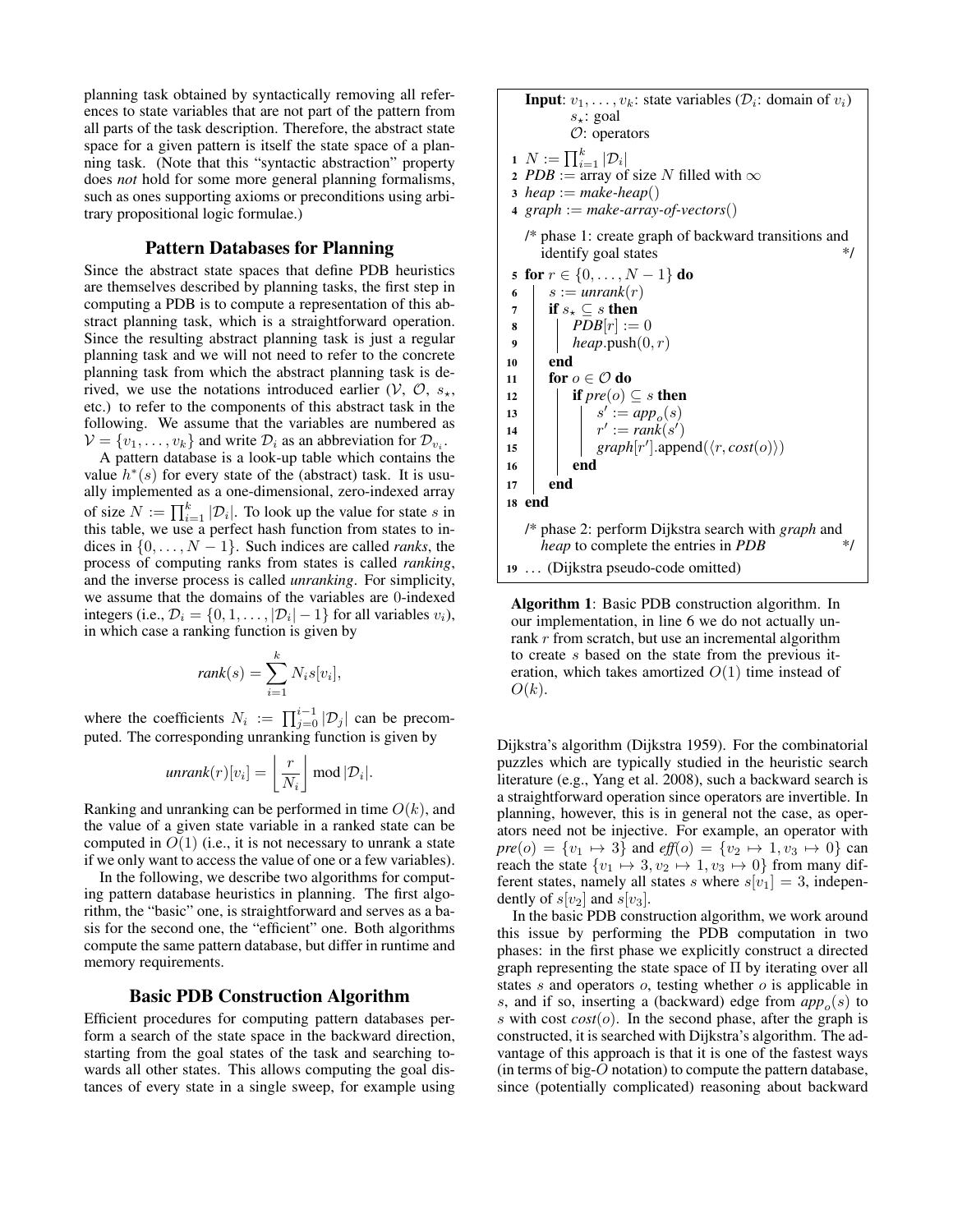reachability is avoided. The disadvantage is that a representation of all transitions needs to be kept in memory. To keep this representation small, we store the *ranks* of states rather than the states themselves in all data structures. In a straightforward implementation, this requires 8 bytes per transition (4 for the rank of the state reached by the transition, plus 4 for the cost of the inducing operator). Complete pseudocode for the basic PDB construction algorithm is given in Algorithm 1.

#### Efficient PDB Construction Algorithm

The basic PDB construction algorithm has three major inefficiencies:

- 1. Creating the complete transition graph a priori has a significant space cost.
- 2. Testing each operator for applicability in each state (i.e., the nested loops over  $r$  and  $o$  in Algorithm 1) is expensive. In most planning tasks only a small fraction of operators is applicable in each state.
- 3. The algorithm must compute and rank many states in lines 13 and 14. A complexity analysis shows that these computations can form the main bottleneck of the overall algorithm in terms of big-O performance. A suitable implementation of Dijkstra's algorithm runs in time  $O(N \log N + T)$  where N is the number of states and  $T$  the number of state transitions.<sup>1</sup> Transition systems in planning are often very dense, so that  $T$  is much larger than  $N \log N$ . In this case, the combined cost of all the state generations and ranking in lines 13 and 14, which is  $O(T \cdot k)$ , dominates overall runtime.

In the remaining three subsections, we discuss how our efficient PDB implementation addresses these inefficiencies.

### Avoiding Constructing the Transition Graph

To avoid constructing transition graphs a priori, we must be able to efficiently *regress* over states, i.e., given a state s', find all state/operator pairs  $\langle s, o \rangle$  such that  $app_o(s) = s'$ . Given such a regression operation, we can generate the necessary predecessor edges and their edge costs on the fly whenever we expand a state in Dijkstra's algorithm.

The problem with regression, as hinted before, is that planning operators are not generally injective, and hence  $s'$ and  $o$  do not uniquely define the predecessor state  $s$ . Fortunately, there is a well-known compilation that addresses this issue: whenever an operator  $o$  mentions variable  $v$  in its effect but not in its precondition,  $o$  is noninjective. However, it can be transformed into a set of injective operators by generating one copy of the operator for each possible value of  $v$  (repeating the process if there are further variables mentioned in the effect but not precondition). For example, if  $pre(o) = \{v_2 \mapsto 3\}$ ,  $eff(o) = \{v_1 \mapsto 1, v_2 \mapsto 1\}$ and  $\mathcal{D}_1 = \{0, 1, 2\}$ , then we create three versions  $o^0, o^1, o^2$ of the operator, where  $eff(o^i) = eff(o)$  and  $pre(o^i) =$  $pre(o) \cup \{v_1 \mapsto i\}.$ 

For general planning, this problem transformation is somewhat dangerous because it can exponentially blow up the representation size: consider an operator  $o$  with empty precondition which sets  $n$  variables to  $0$  in its effect. If all variables have the domain  $\{0, 1\}$  the compilation gives rise to  $2^n$  versions of the operator, which is unacceptable in general. However, in the context of pattern databases, this increase is not an issue since we perform a complete explicit search on the state space of the (abstract) problem anyway, and hence the  $2^n$  edges in the state space induced by  $\sigma$  would be considered in any case. The transformation only affects the number of operators in the problem, but *not* the number of edges in the transition graph, and hence it does not increase the asymptotic cost of PDB generation.

Therefore, in our efficient PDB generation algorithm we "multiply out" all noninjective operators in this fashion before starting PDB construction. This allows us to regress operators easily: in state s' we can regress over o iff  $\ell(f(\rho)) \subseteq s'$ and  $s'[v] = pre(o)[v]$  for all variables v mentioned in  $pre(o)$ but not  $\textit{eff}(o)$ . The resulting state s of regressing s' over o is the state that agrees with  $pre(o)$  on all variables mentioned in  $pre(o)$  and with  $s'$  on all other variables. This is equivalent to a regular *progression* (forward application) in s' of an operator  $\tilde{o}$  defined as

$$
pre(\tilde{o}) := eff(o) \cup
$$
  

$$
\{ \langle v, d \rangle \in pre(o) \mid v \text{ does not occur in } eff(o) \}
$$
  

$$
eff(\tilde{o}) := pre(o), \text{ and}
$$
  

$$
cost(\tilde{o}) := cost(o).
$$

#### Avoiding Checking All Operators Individually

In the previous step, we have transformed the problem of regressing state  $s'$  over all operators  $\mathcal O$  into the problem of *progressing* s' over all operators  $\{\tilde{o} \mid o \in \mathcal{O}\}\right)$ . Hence, to address the second inefficiency we need to efficiently determine all operators  $\tilde{o}$  applicable in  $s'$  without checking each of them individually.

Fortunately, a suitable data structure for this purpose already exists in the form of *successor generators* used in the Fast Downward planner (Helmert 2006, Section 5.3.1). The technical details of successor generators are somewhat involved and need not be repeated here. For our purposes, it is sufficient to know that they can be constructed in time linear in the total representation size of all operators (i.e.,  $O(\sum_{o \in \mathcal{O}}(|\textit{pre}(\tilde{o})| + |\textit{eff}(\tilde{o})|)))$  and, once constructed, allow computing all applicable operators in a state  $s'$  much more efficiently than by testing each operator individually (usually in sublinear time in  $|O|$ , and linear in the number of operators applicable in s in the best case).

Therefore, our improved PDB construction algorithm uses successor generators for the operators  $\tilde{o}$  for an efficient on-the-fly computation of the predecessor states of any state s' expanded during Dijkstra's algorithm.

 $1$ Our implementation uses delayed duplicate elimination and has an inferior worst-case performance of  $\overline{O}(N \log N + T \log N)$ . Despite the big-O disadvantage, we believe our implementation to be preferable for most planning benchmarks since the hidden constants are lower and the worst case can only arise if operators have wildly varying cost. In particular, our algorithm also runs in  $O(N \log N + T)$  if operator costs are bounded by a constant.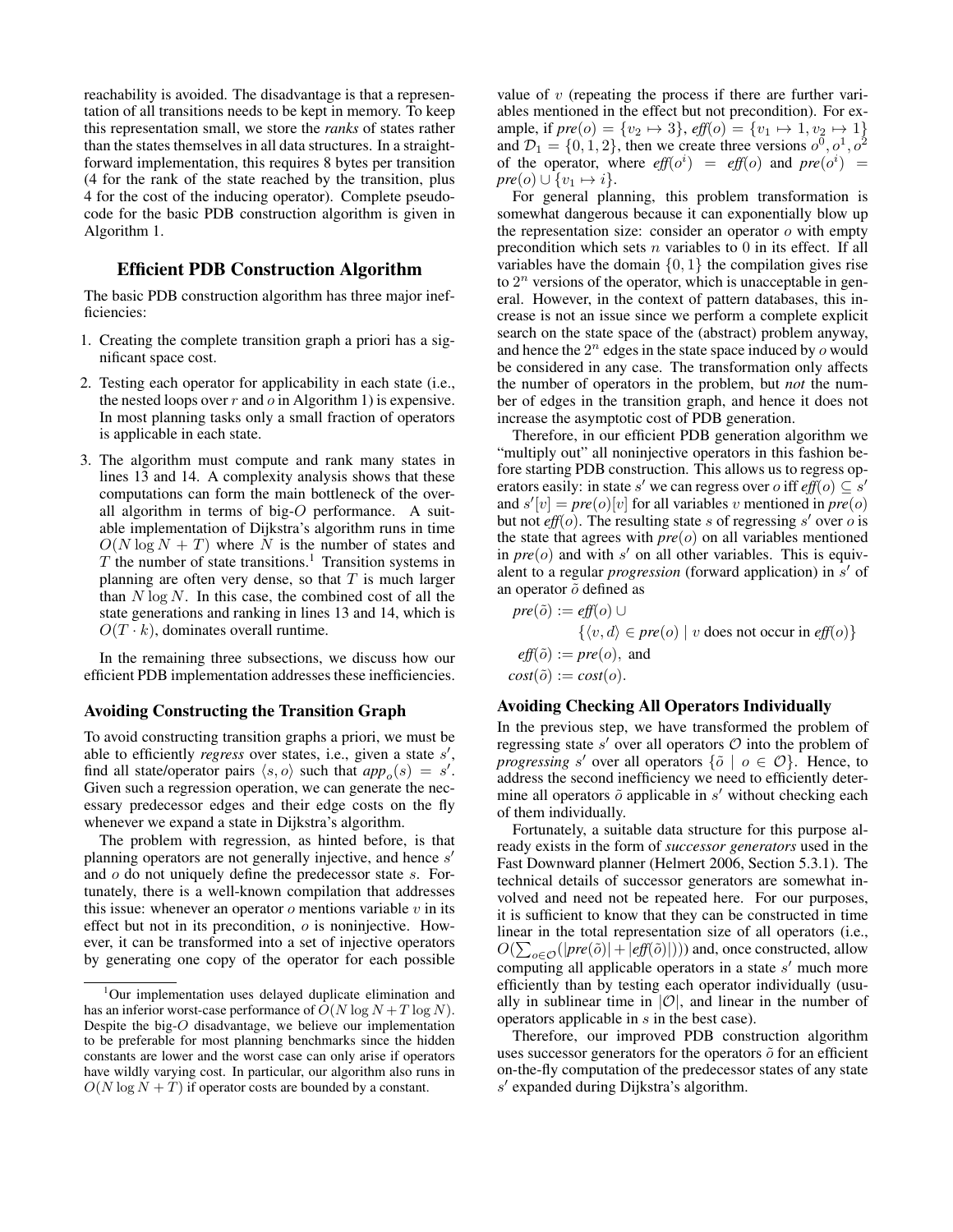#### Avoiding State Generation and Ranking

The final change we make to the basic algorithm in order to make it more efficient is to avoid ranking and unranking of states while running Dijkstra's algorithm. Instead, all computations are directly performed on the ranks  $r'$  that form the indices into the PDB.

Our first observation is that we can easily modify the successor generator introduced in the previous step to not require an unranked state. Instead, whenever the successor generator needs the value of a state variable  $v_i$  in the state represented by r', we can compute  $unrank(r')[v_i]$  on the fly in time  $O(1)$ , as discussed earlier when we introduced the *rank* and *unrank* functions. This allows us to directly compute the set of operators  $\tilde{o}$  which are applicable in the state represented by  $r^7$ .

The remaining piece of the puzzle is to find a way to *apply*  $\tilde{o}$  to the state with rank  $r'$  without performing any ranking or unranking. Given  $r'$  and  $\tilde{o}$ , we are interested in the rank of the state  $r$  that is reached when applying  $\tilde{o}$  in the state represented by  $r'$ . That is, we want to compute  $r := rank(app_{\tilde{o}}(unrank(r')))$ , and we want to do this without explicitly ranking or unranking.

This is easy to do in the case where  $pre(\tilde{o})$  and  $eff(\tilde{o})$  mention exactly the same set of variables: in this case it is possible to precompute a number  $\Delta(o)$  such that for all ranks r',  $rank(ap_{\tilde{o}}(unrank(r'))) = r' + \Delta(\tilde{o})$ . In the general case where the precondition and effect refer to different variables, however, such a number  $\Delta(\tilde{o})$  does not exist: if applying  $\tilde{o}$  in  $r'_1$  results in a state with rank  $r_1$  and applying  $\tilde{o}$  in  $r'_2$  results in a state with rank  $r_2$ , then there is no general guarantee that  $r_1 - r_1' = r_2 - r_2'$ . However, we can avoid this issue by making sure that in each operator the variables mentioned in the precondition and in the effect are always the same, using the same kind of transformation as in our first optimization (but this time applied to state variables mentioned in *pre*(o) but not *eff*(*o*), rather than vice versa).

After this transformation, we can apply operators directly to ranked states by simply adding  $\Delta(\tilde{o})$  to the rank in time  $O(1)$ , improving over the  $O(k)$  successor generation in the basic PDB generation algorithm.

## Experimental Results

To evaluate our PDB construction algorithm, we implemented it within Fast Downward, a state-of-the-art planning system (Helmert 2006). We performed two sets of experiments. The first set of experiments is a comparison "in the small" that evaluates the PDB construction algorithm itself as an isolated component. The main question we want to answer with this set of experiments is:

1. Do the modifications to the basic PDB construction algorithm discussed in the previous section lead to improved performance in terms of runtime and memory usage? If so, to what extent?

The second experiment is a comparison "in the large" that evaluates the new PDB construction algorithms within the context of an overall PDB-based planning system. The main question we want to answer with this set of experiments is:

2. Is a PDB-based planning system using our PDB construction algorithm competitive with other abstraction-based approaches to optimal planning? If yes, to what extent can planner performance be attributed to efficient implementation techniques rather than general properties of PDB-based heuristics?

All experiments were conducted on dual-CPU Opteron 2384 machines, on which we ran eight experiments simultaneously in order to fully utilize the eight available cores. Each individual experiment ran on a single core with a time limit of 30 minutes and a memory limit of 2 GB. As a benchmark set, we used the planning tasks from the sequential optimization track of the last International Planning Competition (IPC 2011). This benchmark set comprises a total of 280 planning tasks from 14 different planning domains.

#### Comparison of PDB Construction Algorithms

In the first set of experiments, each experiment consisted in the construction of a single PDB with a prespecified size limit (in terms of number of abstract states), using either the basic PDB construction algorithm or efficient PDB construction algorithm. No search was performed after constructing the PDB, as we were only interested in the PDB construction algorithm itself here. $<sup>2</sup>$ </sup>

We first show the general *coverage* of both implementations, as the basic implementation often fails to construct a PDB within the given time and memory limits. Table 1 shows the number of planning tasks in each IPC 2011 benchmark domain for which a PDB could be computed for four different PDB size limits.

The experiment shows that the efficient implementation is able to complete PDB construction in significantly more cases, especially for the PDB size limit settings of 10,000,000 and 100,000,000. For the latter limit, the efficient algorithm managed to compute a PDB in 262 out of 280 cases, while the basic algorithm only succeeded in 30 cases. When the basic implementation failed to construct a PDB, this was most often because it exhausted the 2 GB memory limit.

To give a more fine-grained picture of the performance of the two construction algorithms, Table 2 presents detailed experiments for 2 of the 14 domains, comparing time and memory needed to generate a PDB. We restrict the comparison to the smallest size limit of 100,000, as the basic implementation often fails to construct a PDB for larger values.

The results show that the efficient implementation is *much faster* and requires *much less memory* to construct PDBs. Consequently, the efficient implementation succeeds

<sup>2</sup>Note that a size limit of N means that the PDB has *at most* N entries, but the actual number can be significantly lower. For example, for  $N = 100000$  and variables which all have a domain with 12 elements, the pattern can only consist of 4 variables because  $12^4 = 20736 \le 100000$ , but  $12^5 > 100000$ . The procedure we used to define the pattern in this experiment adds the variables to the pattern in the order used by the original merge-and-shrink heuristic (Helmert, Haslum, and Hoffmann 2007), stopping when the next variable in the sequence would increase the PDB size beyond  $N$ .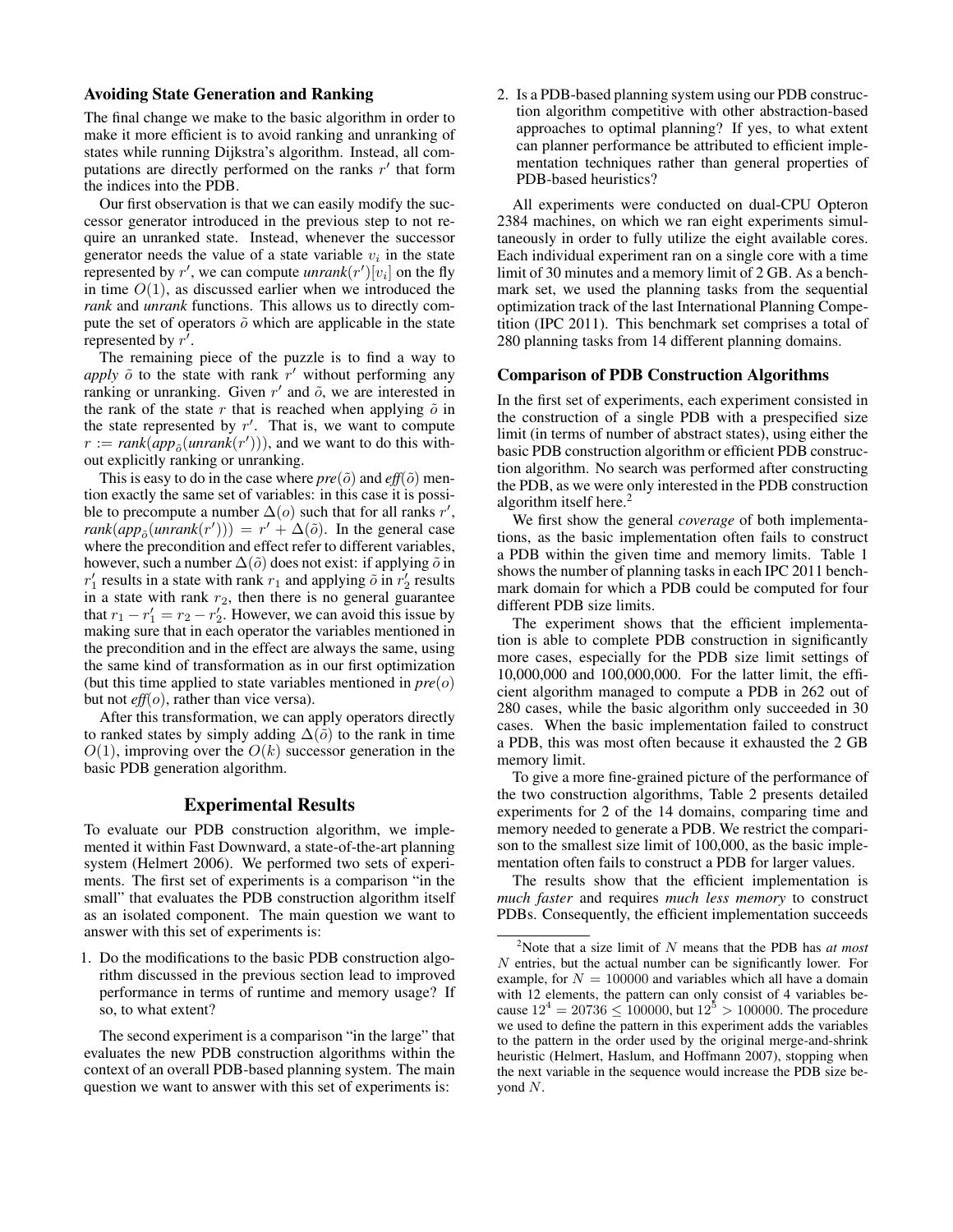|                    | basic algorithm |                |                 |                  | efficient algorithm |     |                 |                         |
|--------------------|-----------------|----------------|-----------------|------------------|---------------------|-----|-----------------|-------------------------|
| Domain             | 100k            | 1 <sub>m</sub> | 10 <sub>m</sub> | 100 <sub>m</sub> | 100 <sub>k</sub>    | 1m  | 10 <sub>m</sub> | 100 <sub>m</sub>        |
| Barman (20)        | 20              | 20             | $\Omega$        | 0                | 20                  | 20  | 20              | 20                      |
| Elevators (20)     | 20              | 20             | 18              | 0                | 20                  | 20  | 20              | 20                      |
| Floortile (20)     | 20              | 20             | $\overline{2}$  | 0                | 20                  | 20  | 20              | 20                      |
| Nomystery (20)     | 20              | 20             | 18              | 10               | 20                  | 20  | 20              | 20                      |
| Openstacks (20)    | 20              | 20             | 3               | 0                | 20                  | 20  | 20              | 20                      |
| Parcprinter (20)   | 20              | 20             | $\overline{4}$  | $\Omega$         | 20                  | 20  | 20              | 20                      |
| Parking (20)       | 20              | 20             | 10              | 0                | 20                  | 20  | 20              | 20                      |
| Pegsol $(20)$      | 20              | 20             | $\Omega$        | $\Omega$         | 20                  | 20  | 20              | 20                      |
| Scanalyzer (20)    | 17              | 12             | 3               | 3                | 20                  | 20  | 19              | 18                      |
| Sokoban (20)       | 20              | 20             | 20              | 7                | 20                  | 20  | 20              | 20                      |
| Tidybot (20)       | 13              | $\Omega$       | $\Omega$        | $\Omega$         | 20                  | 20  | 20              | $\overline{\mathbf{4}}$ |
| Transport (20)     | 20              | 20             | 18              | $\overline{2}$   | 20                  | 20  | 20              | 20                      |
| Visitall (20)      | 20              | 20             | 8               | 8                | 20                  | 20  | 20              | 20                      |
| Woodworking (20)   | 20              | 20             | $\overline{2}$  | 0                | 20                  | 20  | 20              | 20                      |
| <b>Total</b> (280) | 270             | 252            | 106             | 30               | 280                 | 280 | 279             | 262                     |

Table 1: Comparison of number of instances where a PDB could be constructed within the given limits by the basic and efficient construction algorithm. Number of tasks in each domain is shown in parentheses. The PDB size limits are abbreviated as 100k for 100,000; 1m for 1,000,000; 10m for 10,000,000; and 100m for 100,000,000. Best results for each size limit are highlighted in bold.

in building a PDB for many problem instances where the slow implementation fails.

### Comparison of Full Planners

In the second set of experiments, we investigated if the efficient PDB construction algorithm can help build a PDBbased planning system that is competitive with the state of the art in optimal planning. In particular, we are interested in comparisons to the *previous best PDB-based planning systems* and to *merge-and-shrink* heuristics (Helmert, Haslum, and Hoffmann 2007; Nissim, Hoffmann, and Helmert 2011a). Merge-and-shrink heuristics are a related approach to pattern database heuristics and were among the most successful approaches at IPC 2011. (The only planners that outperformed the merge-and-shrink planner by Nissim, Hoffmann and Helmert at IPC 2011 were portfolio planners that used merge-and-shrink as a component.)

Before our work, the state of the art for PDB-based planning systems was set by the implementation of the iPDB procedure (Haslum et al. 2007) within Haslum's  $HSP_f$  planner. Previous experiments (Helmert, Haslum, and Hoffmann 2007) have shown a planning system using mergeand-shrink heuristics to clearly outperform this iPDB implementation. However, this result is difficult to interpret since the merge-and-shrink and iPDB approaches were implemented within completely different planning systems, and implementation details can be very important for performance.

The iPDB approach is based on a local search in the space of PDB collections and constructs a large number of (typically small to medium-sized) pattern databases before starting the actual search. We hoped that an iPDB implementation using our efficient PDB construction could outperform

|                | basic $(100k)$ |       | eff. (100k) |      |    | basic (100k) |       | eff. (100k) |       |  |
|----------------|----------------|-------|-------------|------|----|--------------|-------|-------------|-------|--|
| L              | Mem.           | Time  | Mem.        | Time | I  | Mem.         | Time  | Mem.        | Time  |  |
|                | Scanalyzer     |       |             |      |    | Scanalyzer   |       |             |       |  |
| 01             | 5              | 0.02  | 5           | 0.01 | 11 | 862          | 21.86 | 24          | 0.41  |  |
| 02             | 43             | 0.97  | 6           | 0.15 | 12 | 18           | 0.25  | 6           | 0.06  |  |
| 03             | 43             | 0.66  | 6           | 0.11 | 13 | 50           | 2.71  | 19          | 0.05  |  |
| 04             | 66             | 1.31  | 6           | 0.05 | 14 | 62           | 4.52  | 21          | 0.05  |  |
| 05             | 125            | 2.53  | 7           | 0.07 | 15 | 32           | 0.63  | 6           | 0.03  |  |
| 06             | 28             | 0.45  | 6           | 0.04 | 16 | 217          | 2.78  | 8           | 0.17  |  |
| 07             |                |       | 27          | 4.74 | 17 | 126          | 2.78  | 10          | 0.07  |  |
| 08             | 1156           | 31.60 | 10          | 0.76 | 18 | 727          | 20.15 | 14          | 0.46  |  |
| 09             | 834            | 19.63 | 13          | 0.48 | 19 | 930          | 24.13 | 18          | 0.50  |  |
| 10             |                |       | 18          | 3.03 | 20 |              |       | 236         | 30.45 |  |
|                | Tidybot        |       |             |      |    | Tidybot      |       |             |       |  |
| 01             | 437            | 8.49  | 11          | 0.42 | 11 | 1574         | 28.87 | 34          | 1.27  |  |
| 0 <sub>2</sub> | 562            | 11.16 | 16          | 0.51 | 12 | 1573         | 29.03 | 34          | 1.36  |  |
| 03             | 562            | 13.28 | 16          | 0.51 | 13 | 1573         | 28.49 | 34          | 1.14  |  |
| 04             | 562            | 11.75 | 16          | 0.53 | 14 |              |       | 52          | 1.57  |  |
| 05             | 1184           | 20.87 | 23          | 0.87 | 15 |              |       | 52          | 1.40  |  |
| 06             | 1184           | 22.49 | 23          | 0.87 | 16 |              |       | 53          | 1.46  |  |
| 07             | 1184           | 24.38 | 23          | 0.88 | 17 |              |       | 53          | 1.43  |  |
| 08             | 1184           | 20.74 | 23          | 0.88 | 18 |              |       | 52          | 1.86  |  |
| 09             | 1576           | 29.04 | 34          | 1.10 | 19 |              |       | 53          | 1.42  |  |
| 10             | 1573           | 27.95 | 34          | 1.11 | 20 |              |       | 53          | 1.47  |  |

Table 2: Comparison of peak memory usage (in MB) and construction time (in seconds) for the basic and efficient construction algorithm with a PDB size limit of 100,000. The first column indicates the instance of the domain. Best results are highlighted in bold.

the implementation in  $HSP_f$  and possibly approach the performance of merge-and-shrink-based planners.

We reimplemented the iPDB approach within the Fast Downward planner, which is also the basis of the mergeand-shrink heuristic results reported in the literature. Our reimplementation performs the same local search in pattern space as described in the original iPDB paper (Haslum et al. 2007), with very few *conceptual* differences.<sup>3</sup> The most important such differences are the following:

• The iPDB pattern construction process requires heuristic estimates for a set of sample states and a large number of candidate patterns. These candidate patterns are of the form  $P \cup \{v\}$  where P is a pattern for which a PDB has previously been constructed and  $v \notin P$  is an additional variable considered for adding.

Our implementation computes a complete PDB for  $P \cup$  $\{v\}$  to obtain these heuristic values. The HSP<sub>f</sub> implementation uses a more sophisticated strategy where  $h_{P \cup \{v\}}(s)$ is computed using A<sup>\*</sup> search with  $h_P$  as a heuristic. We avoided this additional complexity because we hoped that

<sup>&</sup>lt;sup>3</sup>Some differences are hard to avoid since the two underlying planning systems are very different and the iPDB procedure is complex. To give some indication of this complexity, the PDBrelated code within  $HSP_f$  comprises around 7000 lines, and the PDB-related code within Fast Downward comprises around 2000 lines. The complete planning systems comprise more than 100000 lines of code in the case of  $HSP_f$  and more than 30000 in the case of Fast Downward, although in both cases not of all this code is relevant to the experiments here.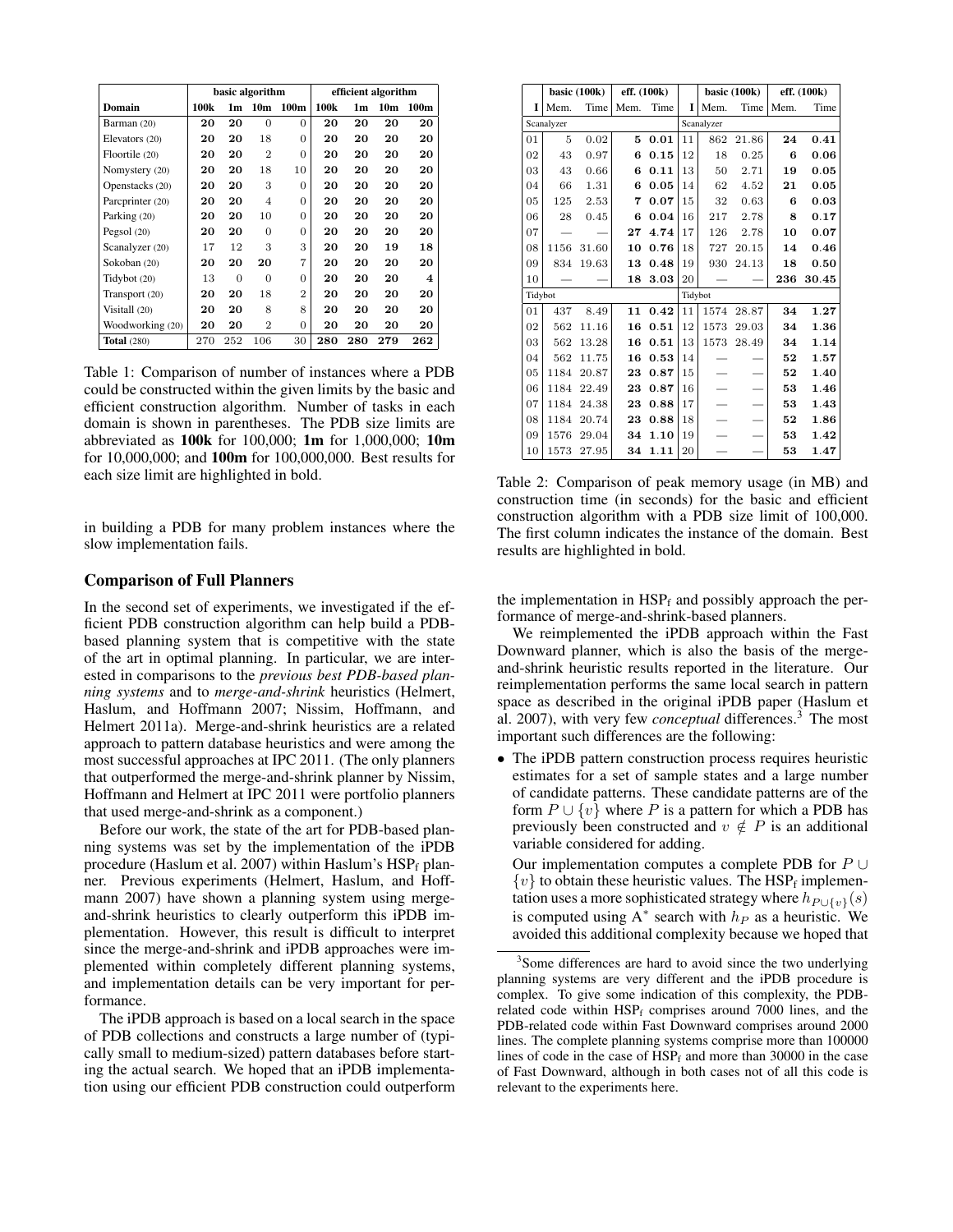our PDB construction process was sufficiently fast for computation of  $h_{P \cup \{v\}}$  not to be a major bottleneck.

- The  $HSP_f$  implementation of iPDB uses a statistical pruning technique for reducing the amount of samples required for finding the next pattern to add to the pattern collection. To reduce code complexity, we did not implement this pruning criterion, as we hoped it would not be necessary for good performance in our implementation.
- The PDBs used by HSP<sup>f</sup> are *constrained pattern databases* (Haslum, Bonet, and Geffner 2005), which can offer better heuristic estimates than regular pattern databases. To reduce code complexity, we did not implement constrained PDBs.

Besides these conceptual differences, which should favor HSP<sup>f</sup> , there are significant *engineering differences* between the two implementations, mostly related to the choice of data structures that admit efficient algorithms. Our aim was to provide an iPDB implementation that is optimized to a similar degree as the other heuristics within Fast Downward.

Of course, one such engineering difference is that our implementation uses the efficient PDB construction algorithm described in this paper.<sup>4</sup> Apart from the addition of pattern database heuristics and the iPDB procedure, which are described in detail by Haslum et al. (2007), we did not make any changes to the basic Fast Downward planner, so we refer to the literature for more details on the planner, such as the method it uses to convert a PDDL task into a finite-domain representation (Helmert 2006; 2009).

We evaluated our implementation of iPDB by comparing it to the original iPDB implementation in Haslum's  $HSP<sub>f</sub>$ planner (in its current version) and to M&S-2011, the mergeand-shrink based planning system that participated in IPC 2011 (Nissim, Hoffmann, and Helmert 2011a; 2011b).

We performed some initial parameter tuning for the two iPDB approaches, resulting in the following settings, which were used for all benchmark instances:

- *max. pattern size*  $2 \cdot 10^6$ : no PDBs with more than 2 million entries are considered in the pattern construction phase
- *max. pattern collection size*  $2 \cdot 10^7$ *: the sum of PDB sizes* for the final pattern collection may not exceed 20 million
- *sample size 100:* each step of the local search in pattern space samples 100 states to determine the next pattern to add to the collection
- *min. improvement 10:* if fewer than 10 of the sampled states lead to an improvement of heuristic estimates, the pattern generation process stops and the actual search for a solution of the planning task commences

Table 3 shows the outcome of this experiment. It reports the number of problem instances solved by each planner in each domain within the time and memory limits. Our new iPDB implementation clearly outperforms the earlier iPDB

| Domain             | HSP + iPDB | FD-iPDB | M&S-2011 |
|--------------------|------------|---------|----------|
| Barman (20)        | 4          | 4       | 4        |
| Elevators (20)     | 19         | 15      | 10       |
| Floortile (20)     | 6          | 2       | 7        |
| Nomystery (20)     | 18         | 16      | 18       |
| Openstacks (20)    | 6          | 14      | 13       |
| Parcprinter (20)   | 13         | 11      | 13       |
| Parking (20)       | 5          | 5       | 5        |
| Pegsol $(20)$      | 5          | 18      | 19       |
| Scanalyzer (20)    | 7          | 10      | 9        |
| Sokoban (20)       | 15         | 20      | 19       |
| Tidybot (20)       | 14         | 14      | 7        |
| Transport (20)     | 7          | 6       | 7        |
| Visitall (20)      | 16         | 16      | 16       |
| Woodworking (20)   | 6          | 5       | 9        |
| <b>Total</b> (280) | 141        | 156     | 156      |

Table 3: Comparison of solved tasks for the original iPDB implementation in  $HSP_f$  ( $HSP_f$ -iPDB), our new implementation of iPDB in Fast Downward (FD-iPDB) and the IPC 2011 merge-and-shrink planner (M&S-2011). Number of tasks in each domain is shown in parentheses. Best results are highlighted in bold.

implementation and achieves the same overall coverage as M&S-2011. We point out that M&S-2011 is a portfolio of two different planners, each of which is run for part of the 30 minute timeout with no communication between them. The new iPDB implementation beats each of the two component planners that form this portfolio handily when these are considered in isolation (they achieve a coverage of 84 and 131), and a portfolio including both FD-iPDB and the components of M&S-2011 would result in better coverage than any of the planners reported here.

This clearly shows that PDB-based planners can be competitive with the state of the art in optimal planning, but also that an efficient implementation is necessary to achieve this.

## Conclusion

We have described and experimentally evaluated an efficient implementation of pattern database heuristics for optimal planning. Our experiments show significant efficiency improvements over a basic PDB generation algorithm and establish that a planning algorithm based on the efficient PDB generation algorithm is competitive with the state of the art in optimal planning.

Somewhat surprisingly for us, the resulting planning system not just outperforms previous PDB-based planning systems, but also reaches the performance of a state-of-the-art portfolio planner based on merge-and-shrink heuristic. This does not imply that PDB heuristics are stronger than mergeand-shrink heuristics in general: while the merge-and-shrink planners in the portfolio use  $A^*$  with a single heuristic, the iPDB procedure uses a sophisticated strategy to select and combine a large number of pattern databases. We see this result as further evidence that intelligently *combining* heuristics is an important issue in optimal planning that requires further research and promises significant performance improvements in the future.

<sup>&</sup>lt;sup>4</sup>The PDB construction algorithm in  $HSP_f$  is somewhere between our basic and efficient algorithms. Like our efficient algorithm it avoids constructing an explicit graph. However, it does not attempt to minimize ranking and unranking operations.